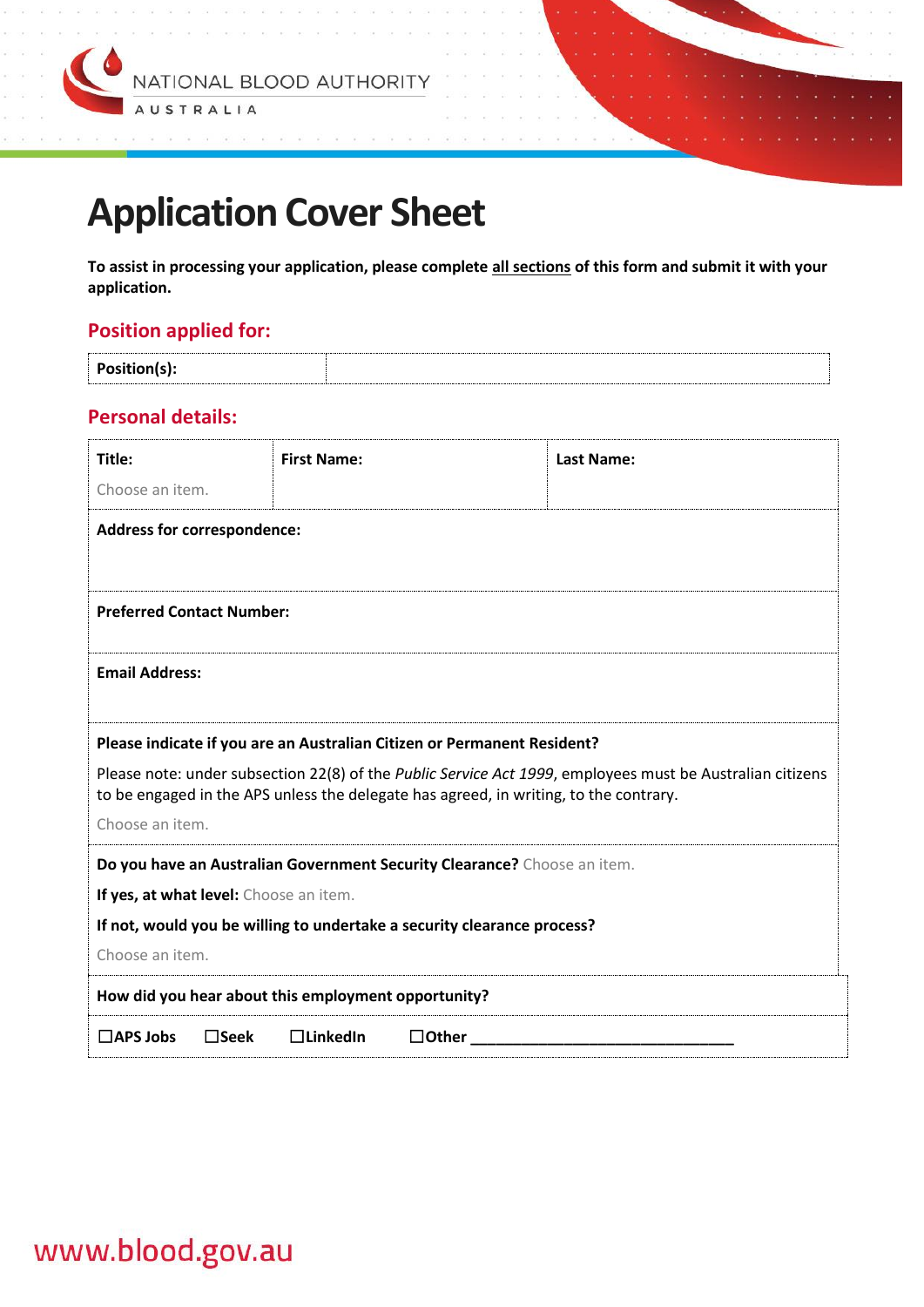## **Current employment:**

| Are you currently employed in the Australian Public Service (APS)? |                 | Choose an item.           |
|--------------------------------------------------------------------|-----------------|---------------------------|
| <b>Current APS employment status:</b>                              |                 | Choose an item.           |
| <b>Name of Department/Agency:</b>                                  |                 |                           |
| <b>AGS number:</b>                                                 |                 |                           |
| <b>Current APS classification:</b>                                 | Choose an item. | <b>Current Increment:</b> |
| <b>Current Salary:</b>                                             |                 |                           |

#### **Diversity:**

The National Blood Authority is committed to building a workforce that reflects the diversity of the Australian community and maintaining a workplace that is flexible, fair, equitable, respectful, safe and rewarding. The information we are seeking below is collected for statistical analysis to help us understand the nature of our workforce. Having comprehensive and accurate diversity information helps the agency:

- provide more targeted support, training and advice
- identify and implement initiatives that assist in attracting, recruiting and retaining employees
- make sure we are forward looking to build and sustain a diverse workforce now and into the future
- provide greater focus on improving workplace culture and social inclusion.

| Gender                                                                                                                                                                                                                            | Choose an item. |
|-----------------------------------------------------------------------------------------------------------------------------------------------------------------------------------------------------------------------------------|-----------------|
| Do you identify yourself as a person with a disability?                                                                                                                                                                           | Choose an item. |
| Are you from a culturally and linguistically diverse background?                                                                                                                                                                  | Choose an item. |
| Are you of Australian Aboriginal or Torres Strait Islander descent,<br>do you identify as an Australian Aboriginal or Torres Strait Islander<br>and are you accepted as such by the community in which you live<br>or have lived? | Choose an item. |
| Do you require any reasonable adjustments to attend selection<br>activities?                                                                                                                                                      | Choose an item. |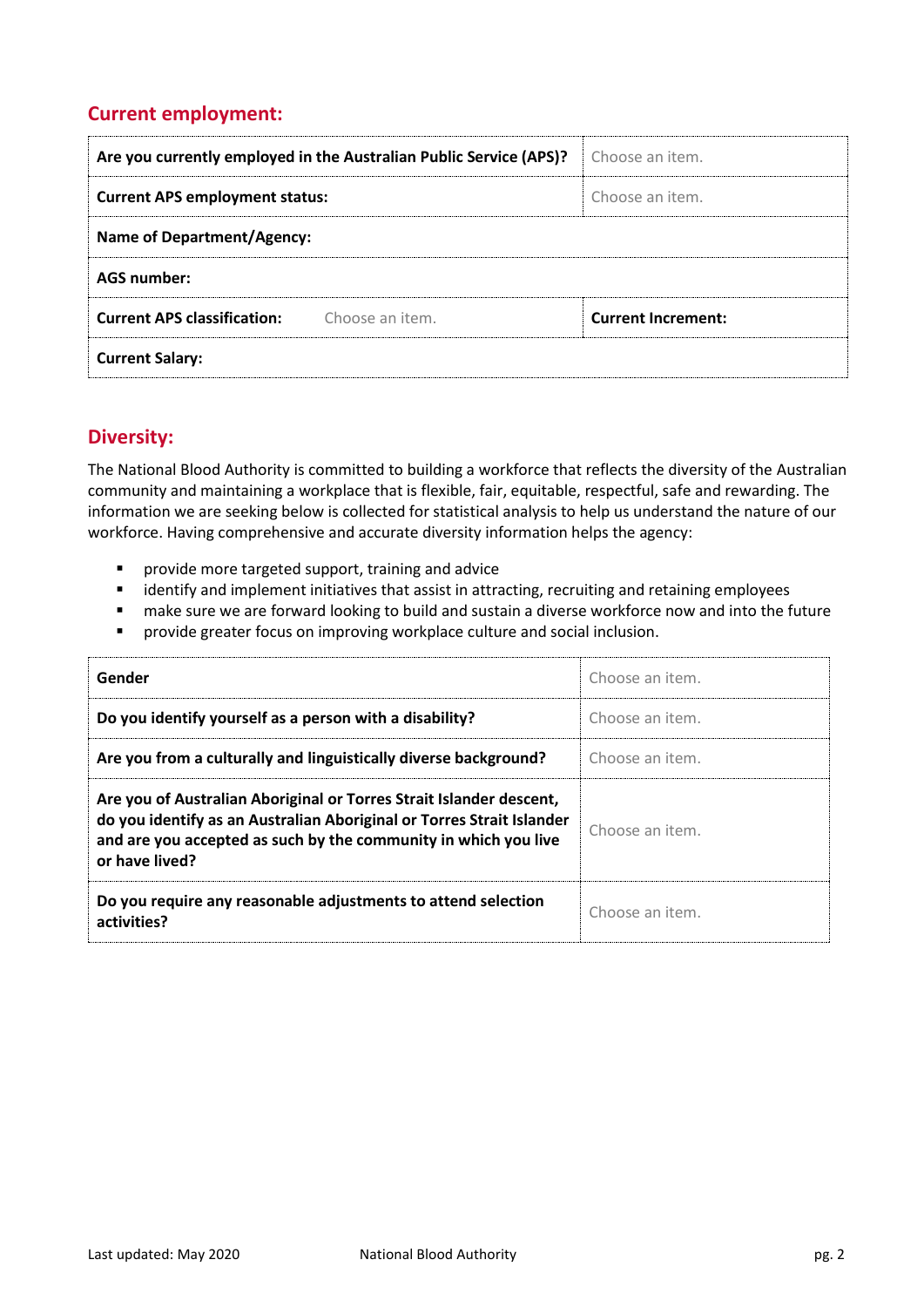## **Referee details:**

## **Referee 1 (This referee must be your current supervisor)**

| <b>Full Name</b>                                          |                 |
|-----------------------------------------------------------|-----------------|
| Job title                                                 |                 |
| <b>Employer</b>                                           |                 |
| Relationship                                              |                 |
| <b>Contact Number</b>                                     |                 |
| <b>Email address</b>                                      |                 |
| Do we have your<br>permission to contact your<br>referee? | Choose an item. |

#### **Referee 2:**

| <b>Full Name</b>                                          |                 |
|-----------------------------------------------------------|-----------------|
| Job title                                                 |                 |
| Employer                                                  |                 |
| Relationship                                              |                 |
| <b>Contact Number</b>                                     |                 |
| <b>Email address</b>                                      |                 |
| Do we have your<br>permission to contact your<br>referee? | Choose an item. |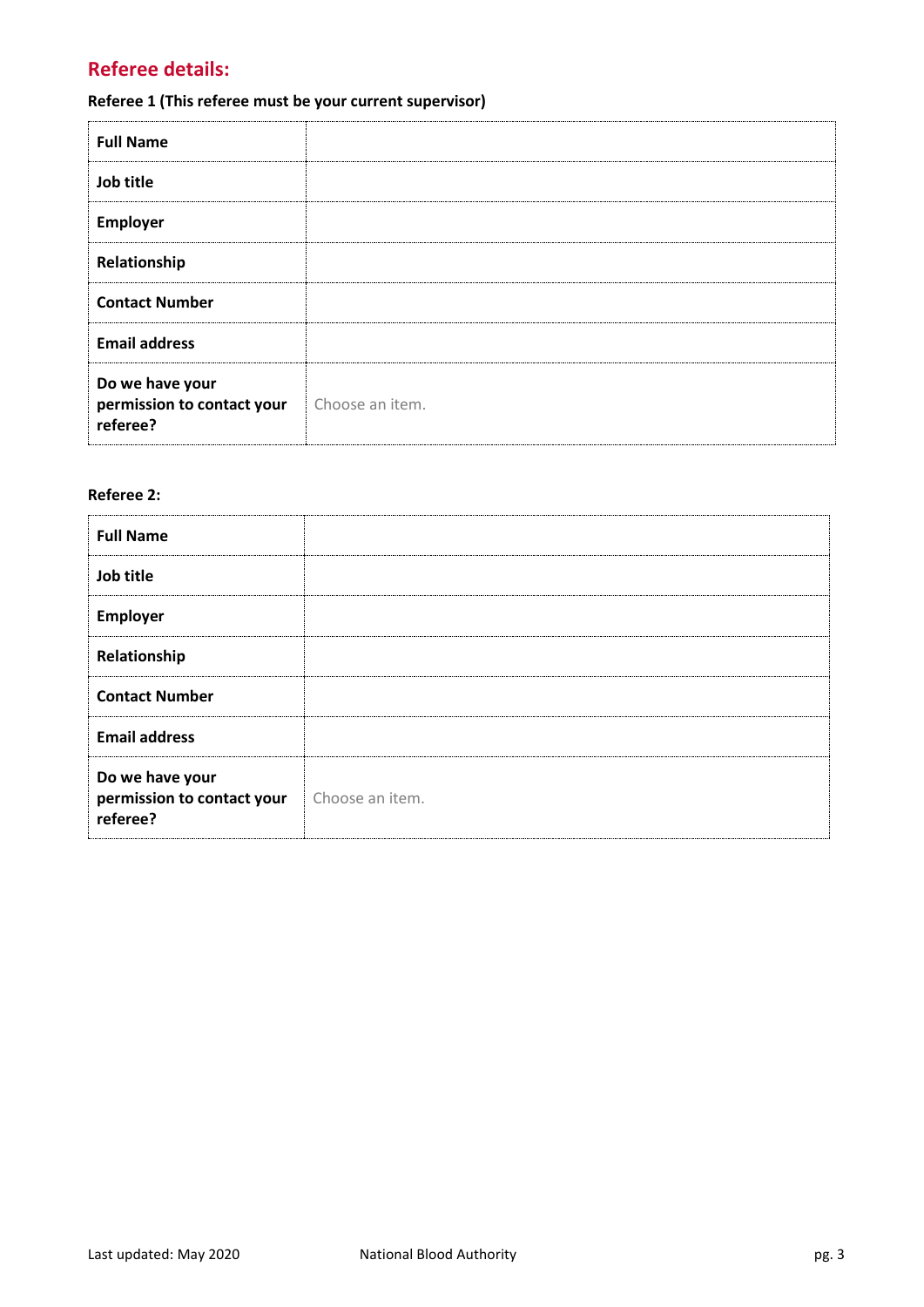## **Declarations:**

#### **APS Redundancy**

#### **Are you currently serving a Commonwealth Redundancy exclusion period (redundancy benefit period)?**

Clause 48.1 of the *Australian Public Service Commissioner's Directions 2016* outlines arrangements applying in the Australian Public Service (APS) which limit the subsequent employment of people who have received a redundancy benefit.

Choose an item.

#### **Code of Conduct**

**In the past five years, have you been determined or found to have breached the APS Code of Conduct during any previous APS employment?**

Choose an item.

**In the past five years, have you resigned from any previous APS employment during or following an investigation into allegations you may have breached the APS Code of Conduct?**

Choose an item.

**In the last 10 years have you been dismissed from your employment, including the Australian Public Service or Private Sector Employer, not including redundancy?**

Choose an item.

#### **Pre-employment requirements**

**Would you be willing to undergo a National Criminal History check?** *This is conducted by the NBA through the Australian Federal Police (AFP)*

Choose an item.

**Do you hold a current Commonwealth issued security clearance?** *Please provide details*

Choose an item.

*Insert details*

#### **APS Merit List Access**

**An order of merit may be established for this position. If you are placed on an order of merit, you may be considered for similar vacancies in other APS agencies for up to 12 months from the date the vacancy was notified in the Gazette.**

**Do you agree for your information to be shared with other APS agencies?**

Choose an item.